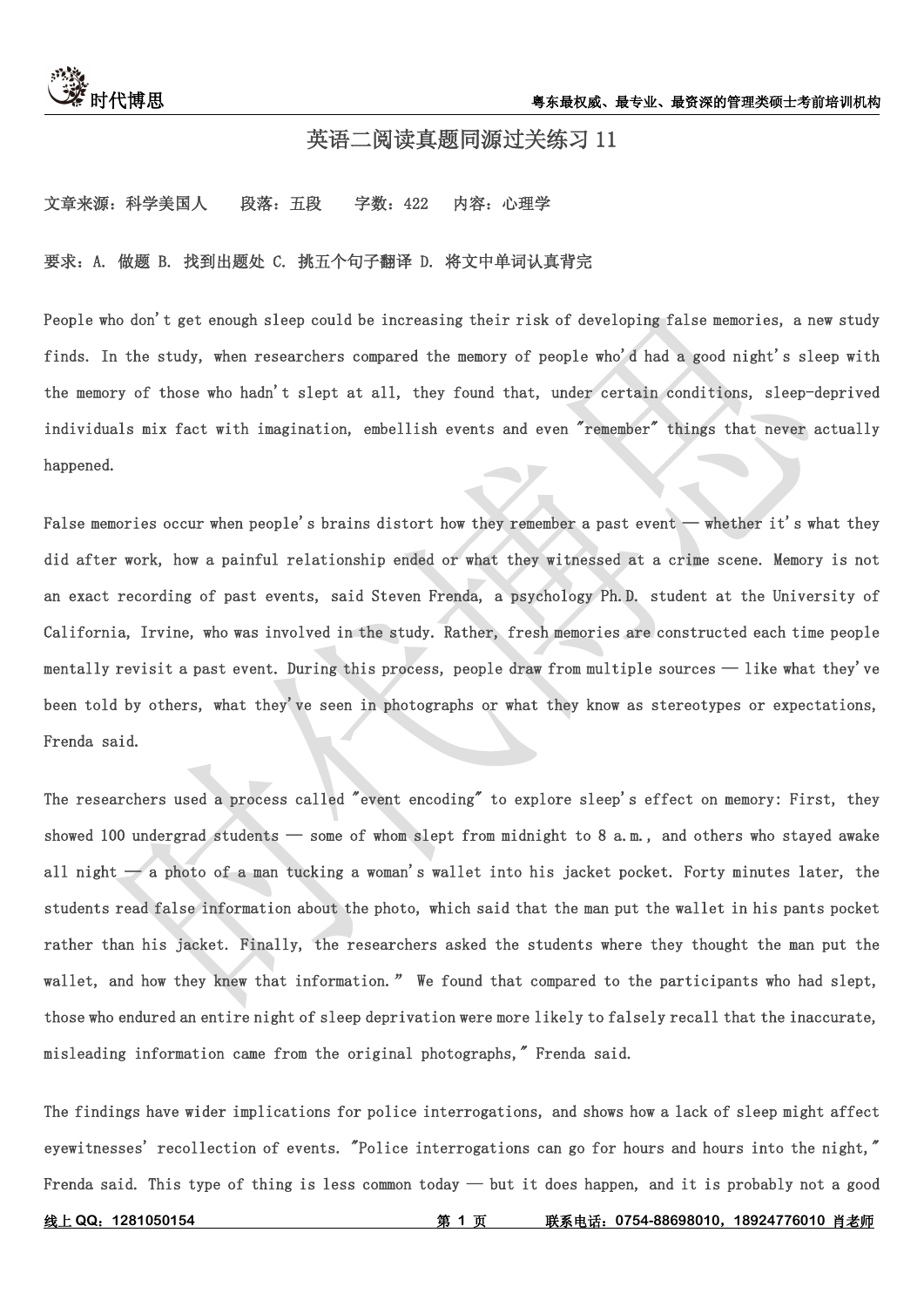

idea if the goal is to protect the integrity of a witness's memory.

A better understanding of the mechanisms behind sleep deprivation and memory is needed before scientists can make specific recommendations for law enforcement processes, Frenda noted. However, allowing eyewitnesses to go home to get a good night's rest before testifying could also alter what they remember, since memories fade with time, he added.

- 1 People who don't get enough sleep may experience all of the following syndromes Except:
- A. taking fantasy for reality
- B. recalling what didn't take place
- C. withholding some imperfections
- D. polishing some things

#### 2 Inaccuracies happen because

- A. what happened can't be remembered
- B. what happened becomes unimportant
- C. what happened is deformed
- D. what happened is weakened

## 3 The author's attitude towards using incomplete memory as evidence can be described as

A. supportive B. opposed C. cynical D. objective

### 4 It is implied in the last paragraph that

- A. professional suggestions are based on comprehending certain correlation
- B. scientists, whatever field they are in, can offer great help in laws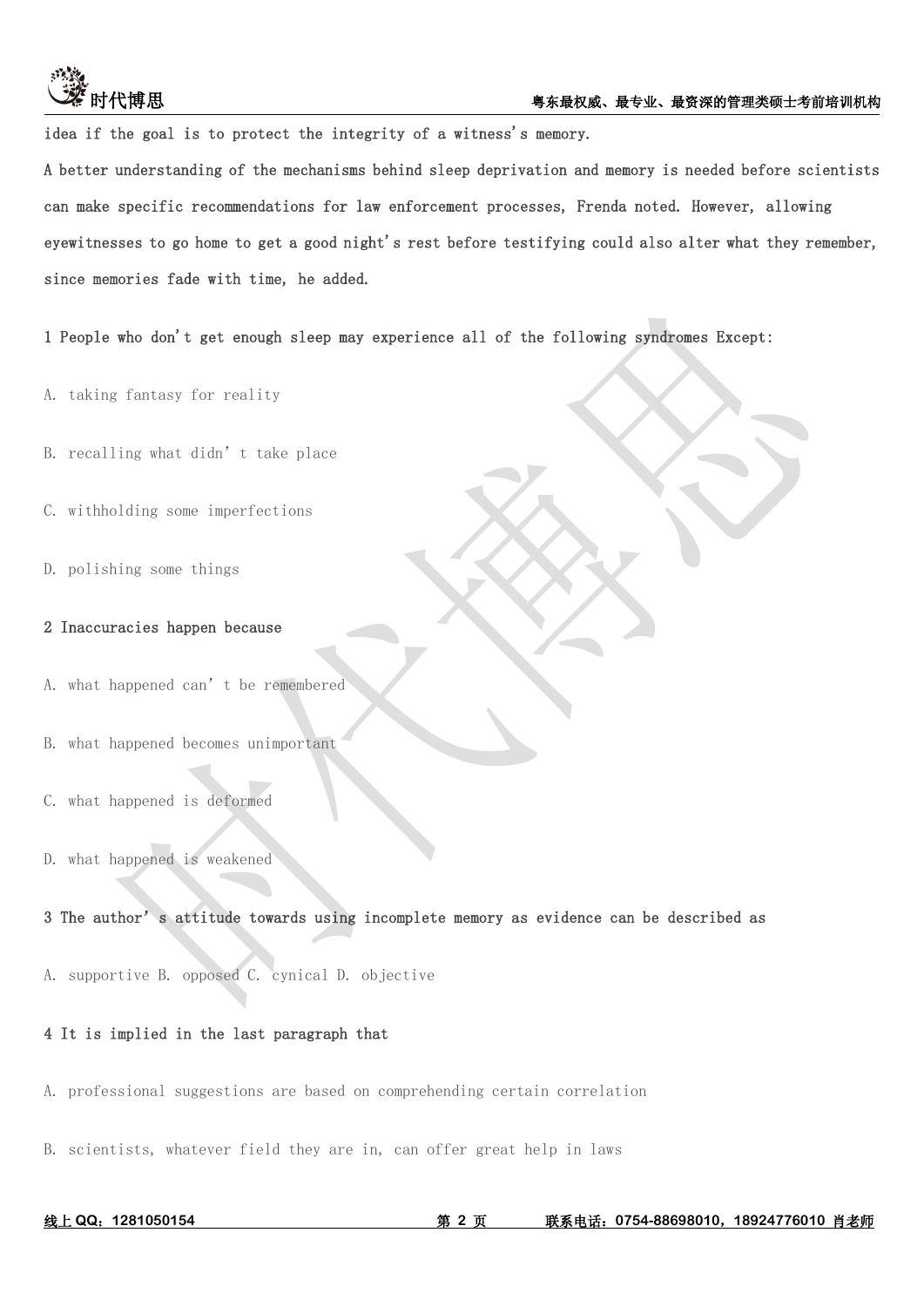

C. some eyewitnesses tell lies in court because of lacking sufficient sleep

D. permitting eyewitnesses to sleep well at night is usually the key point of comforting them

### 5 The most suitable title for this passage may be

- A. Work and Memory
- B. Crime and Punishment
- C. Playing and Sleeping
- D. Sleeping and Memory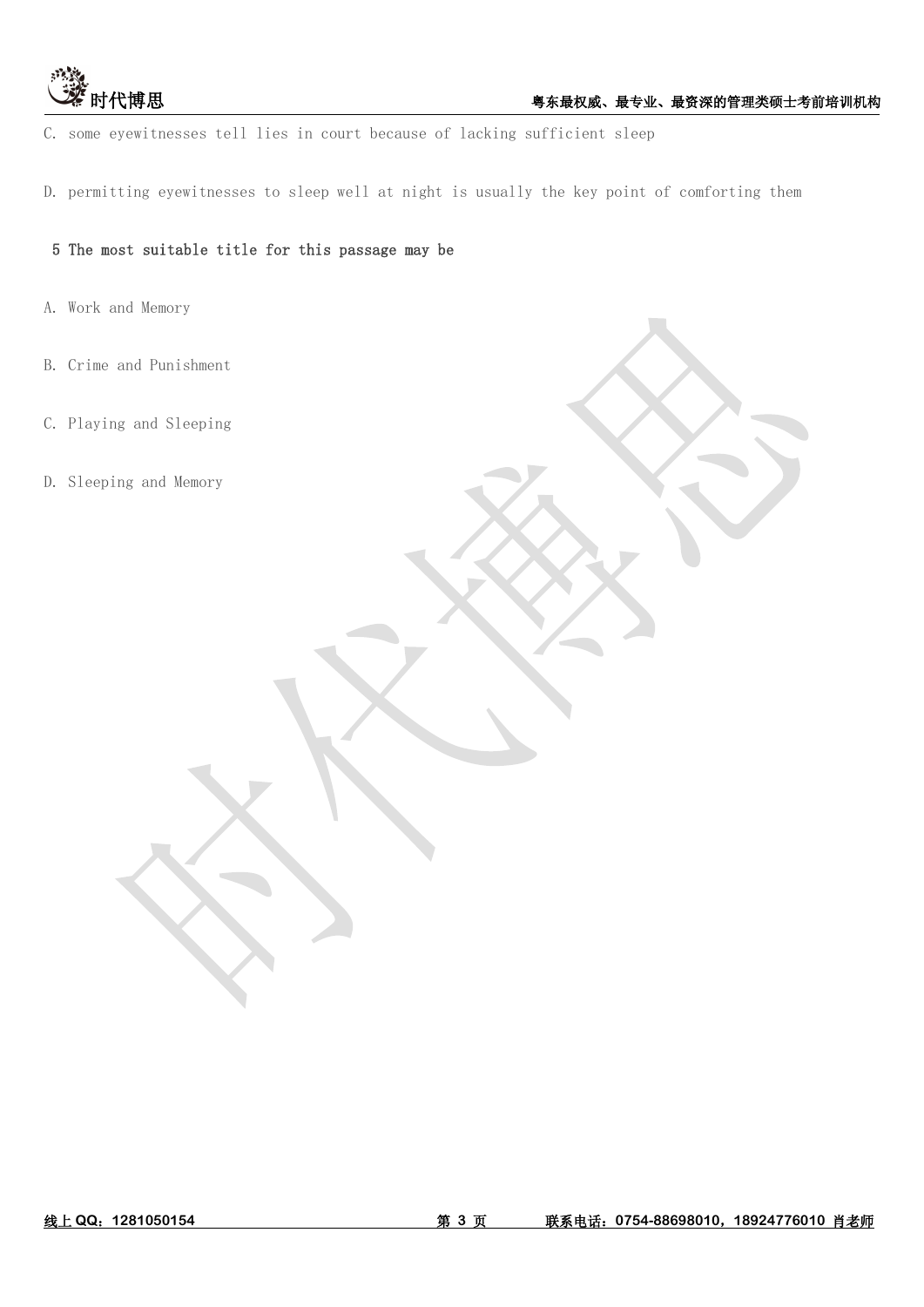#### 答案:CCBAD

People who don't get enough sleep could be increasing their risk of developing false memories, a new study finds. In the study, when researchers compared the memory of people who'd had a good night's sleep with the memory of those who hadn't slept at all, they found that, under certain conditions, sleep-deprived individuals mix fact with imagination, embellish events and even "remember" things that never actually happened.第一题答案出处

False memories occur when people's brains distort how they remember a past event 第二题答案出处— whether it's what they did after work, how a painful relationship ended or what they witnessed at a crime scene. Memory is not an exact recording of past events, said Steven Frenda, a psychology Ph.D. student at the University of California, Irvine, who was involved in the study. Rather, fresh memories are constructed each time people mentally revisit a past event. During this process, people draw from multiple sources  $-$  like what they've been told by others, what they've seen in photographs or what they know as stereotypes or expectations, Frenda said.

The researchers used a process called "event encoding" to explore sleep's effect on memory: First, they showed 100 undergrad students — some of whom slept from midnight to 8 a.m., and others who stayed awake all night — a photo of a man tucking a woman's wallet into his jacket pocket. Forty minutes later, the students read false information about the photo, which said that the man put the wallet in his pants pocket rather than his jacket. Finally, the researchers asked the students where they thought the man put the wallet, and how they knew that information." We found that compared to the participants who had slept, those who endured an entire night of sleep deprivation were more likely to falsely recall that the inaccurate, misleading information came from the original photographs," Frenda said.

The findings have wider implications for police interrogations, and shows how a lack of sleep might affect eyewitnesses' recollection of events. "Police interrogations can go for hours and hours into the night," Frenda said. This type of thing is less common today — but it does happen, and it is probably not a good idea if the goal is to protect the integrity of a witness's memory. 第三题答案出处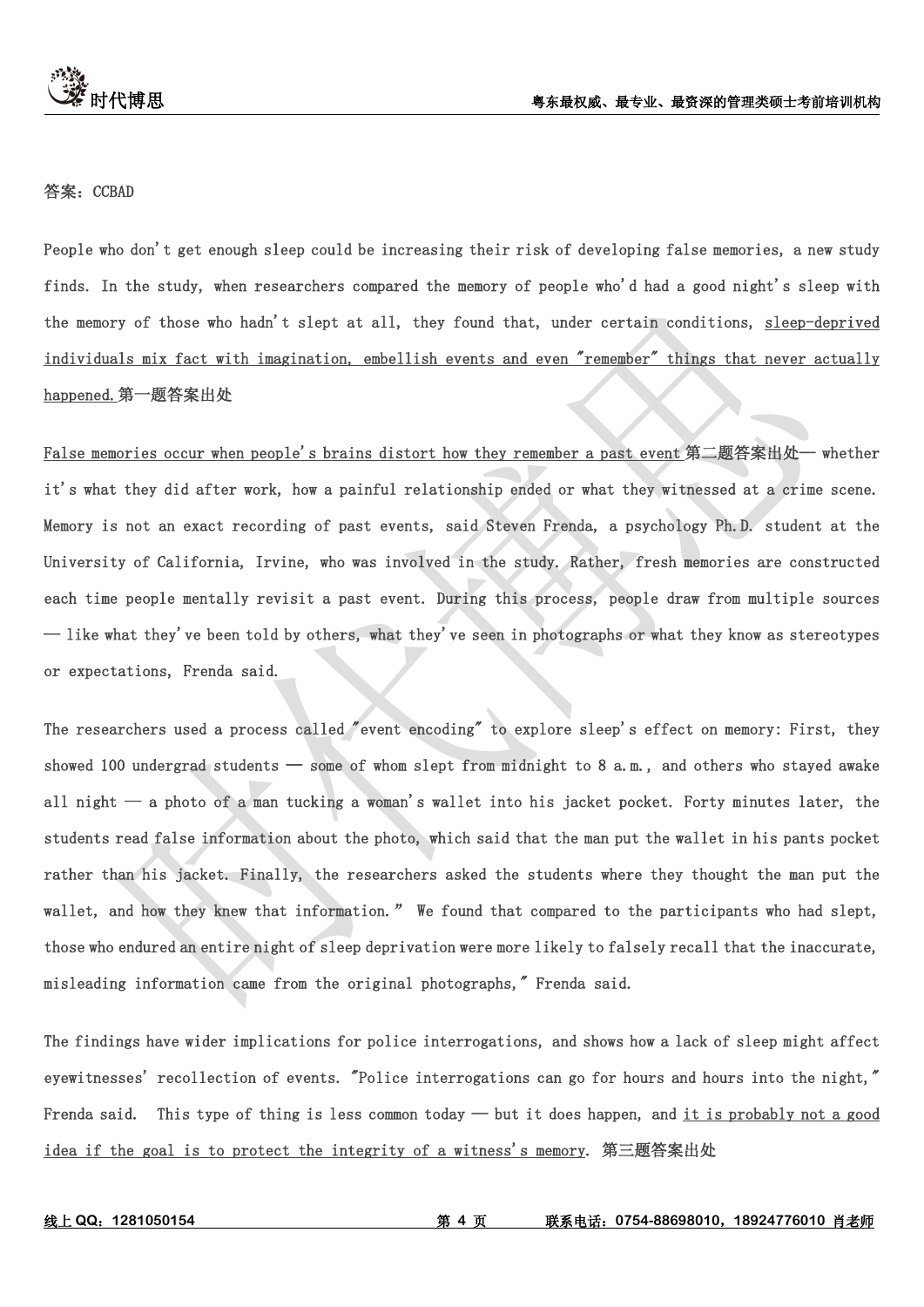

A better understanding of the mechanisms behind sleep deprivation and memory is needed before scientists can make specific recommendations for law enforcement processes, Frenda noted. 第四题答案出处 However, allowing eyewitnesses to go home to get a good night's rest before testifying could also alter what they remember, since memories fade with time, he added.

全文翻译:

一项新的研究发现,睡眠不足可能会增加人们错误记忆的风险。在这项研究中,研究者比较了睡眠充足的人和一 点都没睡的人的记忆,发现在一定条件下,睡眠不足的人会混淆事实和幻想,对事件添油加醋甚至"记起"一些从未 发生过的事情。

当大脑篡改人们如何记忆过去事件的时候,错误记忆就会发生——这是否是在下班后做的事情,一段痛苦的关系是 怎样结束的, 或者他们是否目击了一个犯罪现场。加利福尼亚大学欧文分校的心理学博士生 Steven Frenda 曾经参与 了这项研究,他说,记忆并不是能准确记录过去的事件。而是大脑每重访一次过去的事件,记忆就被重新建立。Frenda 说,在重建过程中,人们将不同来源的信息放到了一起——例如从其他人那听说的,在照片中看到的或者他们知道的 原型或期望。

研究者们使用了一个叫做"事件编码"的过程来探究睡眠对记忆的影响: 首先他们向 100 个研究生——一些人从 午夜睡到早上 8 点,另一些人整晚没睡——展示一张照片,照片中一个男人将一个女人的钱包藏到他的夹克口袋里。 40 分钟后,给这些学生看一些与照片有关的错误信息,信息中说男人将钱包放到了他裤子而非夹克的口袋中。最后, 研究者问这些学生他们认为男人将钱包放在了哪里,以及他们是怎样了解到这一信息的。"我们发现和那些睡过觉的 参与者相比,经历了一整夜睡眠缺失的参与者更易出现记忆错误,认为那些不准确的误导信息来自于原始图 片,"Frenda 说。

这些发现对警察审讯有更广泛的影响,并展示了睡眠缺乏如何影响目击者对事件的回忆。"警察审讯可以持续数小 时直到深夜,"Frenda 说。"这类事情在今天并不常见——但也确有发生,如果目的是出于保护目击者记忆的完整性 的话,这可能不是一个好主意。"

Frenda 说,在科学家能够为执法过程提供专业建议以前,需要更好地理解睡眠缺失和记忆的机制。然而,让目击证 人在作证前回家好好休息一晚可能同样会改变他们的记忆,因为记忆会随着时间消退,他补充说。